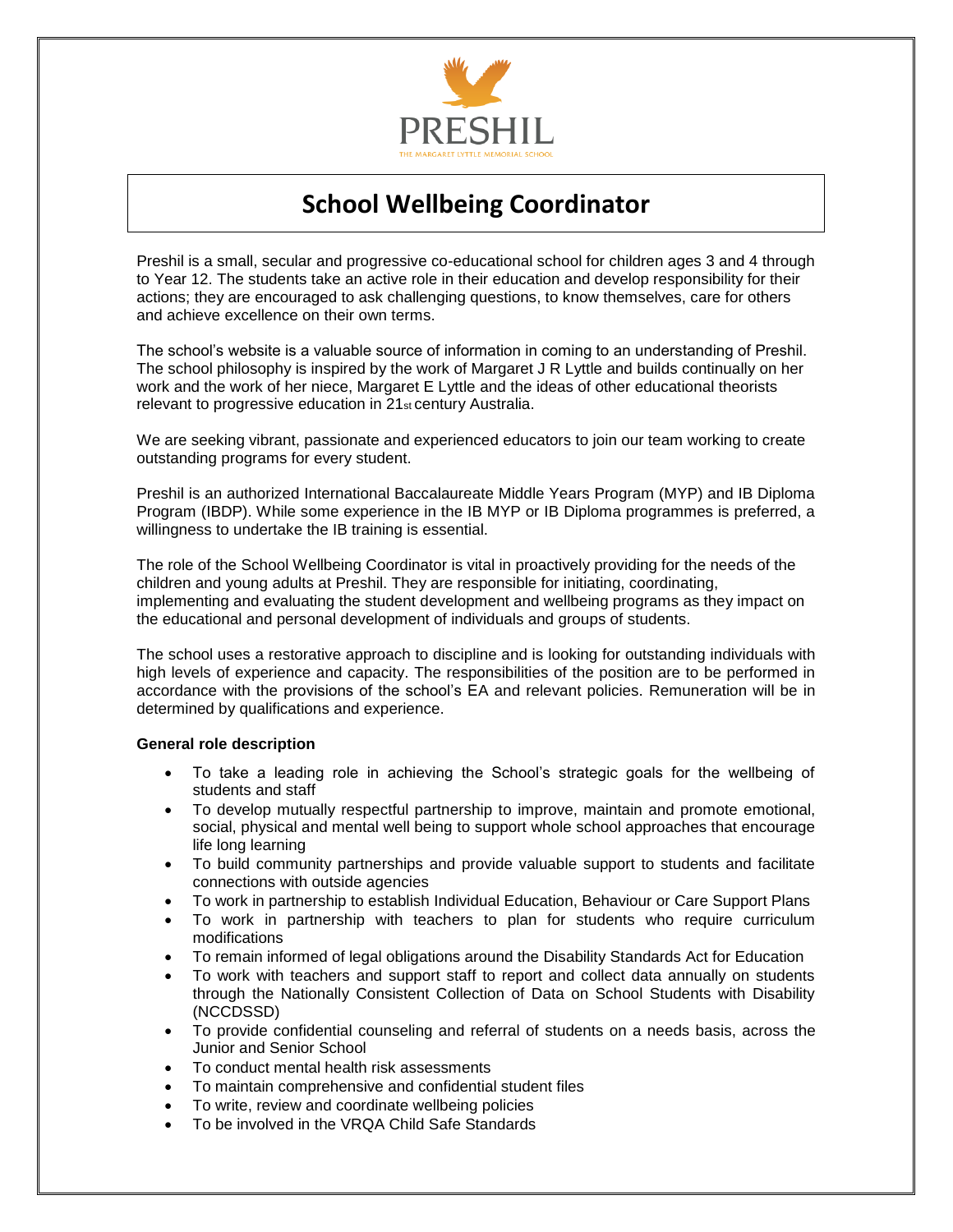#### **Learning culture and relationships**

- Develop and model strong values-based relationships with students, staff and parents
- Create and manage a caring, supportive, purposeful and stimulating environment which is conducive to student learning
- Follow up with individual students in regard to behaviours that do not align with school values
- Maintain a supportive culture with students and colleagues, safeguarding their health and safety
- Monitor and implement attendance procedures
- Encourage and initiate opportunities for student feedback on their learning and classroom experience
- Commitment to participate in outside activities which promote student wellbeing such as School Camps
- Model exemplary organisation and punctuality

## **Planning and development of programs and policies**

- Participate in all required school meetings, parent evenings and whole school training events
- Contribute to the development and co-ordination of a particular area of the curriculum as required
- Work in partnership with Beyond Blue and Headspace in their Be You program
- Ensure that school policies are reflected in daily practice

#### **Pastoral care and extra curricula – camps and activities**

- Participate in and organise co-curricular programs and activities that support the teaching program, such as excursions, social activities, sporting events, open days, performances, displays of student work, activities program and the school camps program
- Actively contribute to the wellbeing of students through mentoring and tracking of individual students, student forums, home groups and individual support

#### **Communication with parents and outside agencies**

- Initiate communication and consultation with parents on a regular basis over all aspects of their children's education – academic, social and emotional
- Use a range of communication approaches including Compass, email, phone contact, web platforms and meetings
- Excellent communication skills and a capacity to build a strong sense of trust with students, families and teachers
- Follow up with parents any concerns in regard to engagement, attendance, punctuality and behaviour

#### **Professional development**

- To act as a resource for teachers in all matters to do with wellbeing and learning support
- Actively engage in ongoing professional development, maintaining a portfolio of training undertaken
- Identify areas for improvement and development through an individual staff project
- Actively seek feedback on performance from colleagues, students and mentors
- Offer professional development to colleagues within and beyond the school
- Actively work to meet all AITSL professional standards
- Adhere to the school's professional Code of Conduct